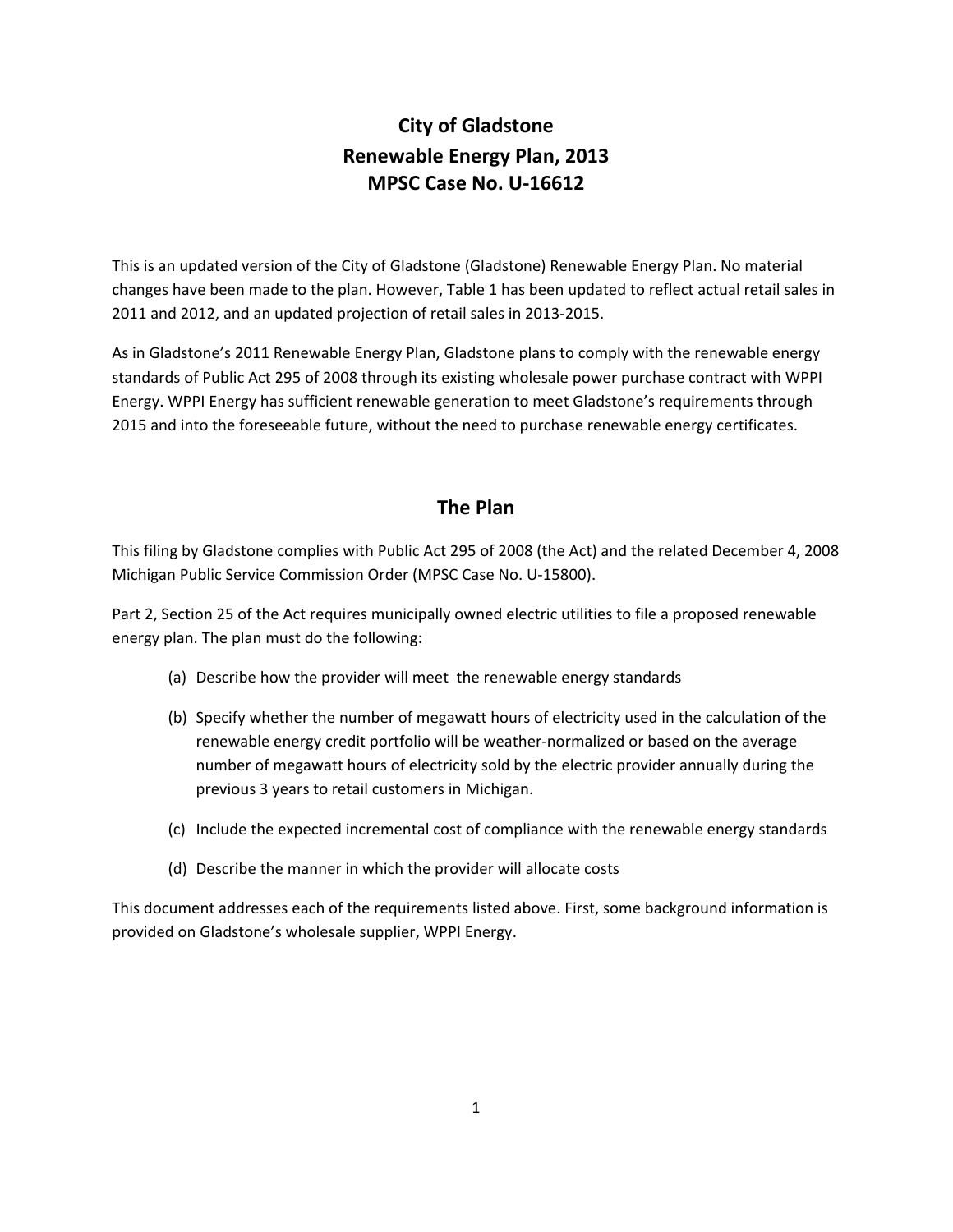## **Background: Gladstone's Wholesale Supplier WPPI Energy**

WPPI Energy is a not-for-profit regional power company serving Gladstone and 50 other customerowned electric utilities in Wisconsin, Michigan and Iowa. Through WPPI Energy, these public power utilities share resources and own generation facilities to provide reliable, affordable electricity to more than 195,000 homes and businesses.

WPPI Energy has entered into separate long term power supply contracts with each of its members to supply substantially all of its members' power and energy requirements. WPPI Energy owns generation sufficient to supply nearly half of its members' needs and purchases power for the remainder from a variety of utilities, independent power producers and marketers. WPPI Energy also provides a variety of related services to members in the areas of benefits, distribution systems, information systems, marketing, community relations, rates, forecasting, and energy efficiency program support.

*Direct Purchases of Renewable Energy.* WPPI Energy has contracts to purchase directly the output of various individual renewable projects. In 2012, these projects produced a total of approximately 454,700 MWh of renewable energy:

- Outagamie Clean Energy Project (landfill gas): 23,700 MWh
- Top of Iowa II Project (wind): 130,200 MWh
- Forward Energy Center (wind): 74,900 MWh
- Butler Ridge Wind Farm: 141,000 MWh
- Barton I Wind Project: 84,900 MWh

*Renewable Energy Allocations from Slice‐of‐system Contracts.* In addition to directly‐contracted renewable projects, WPPI Energy has contracts with major investor owned utilities under which it pays a pro rata share of the resource costs for a pro rata share of the utility's output. As such, WPPI Energy receives an allocation of renewable energy certificates (RECs) under these slice-of-system contracts. For example, if WPPI Energy pays 5 percent of the resource costs for 5 percent of the output under a slice‐ of-system contract from a 1 million MWh system that includes 100,000 MWh of renewable energy, it will receive RECs representing 5,000 MWh (5 percent). In 2012, WPPI Energy received approximately 220,000 RECs under its slice‐of‐system contracts. WPPI Energy's slice‐of‐system purchases include contracts with Wisconsin Electric Power Company and Wisconsin Public Service Corporation.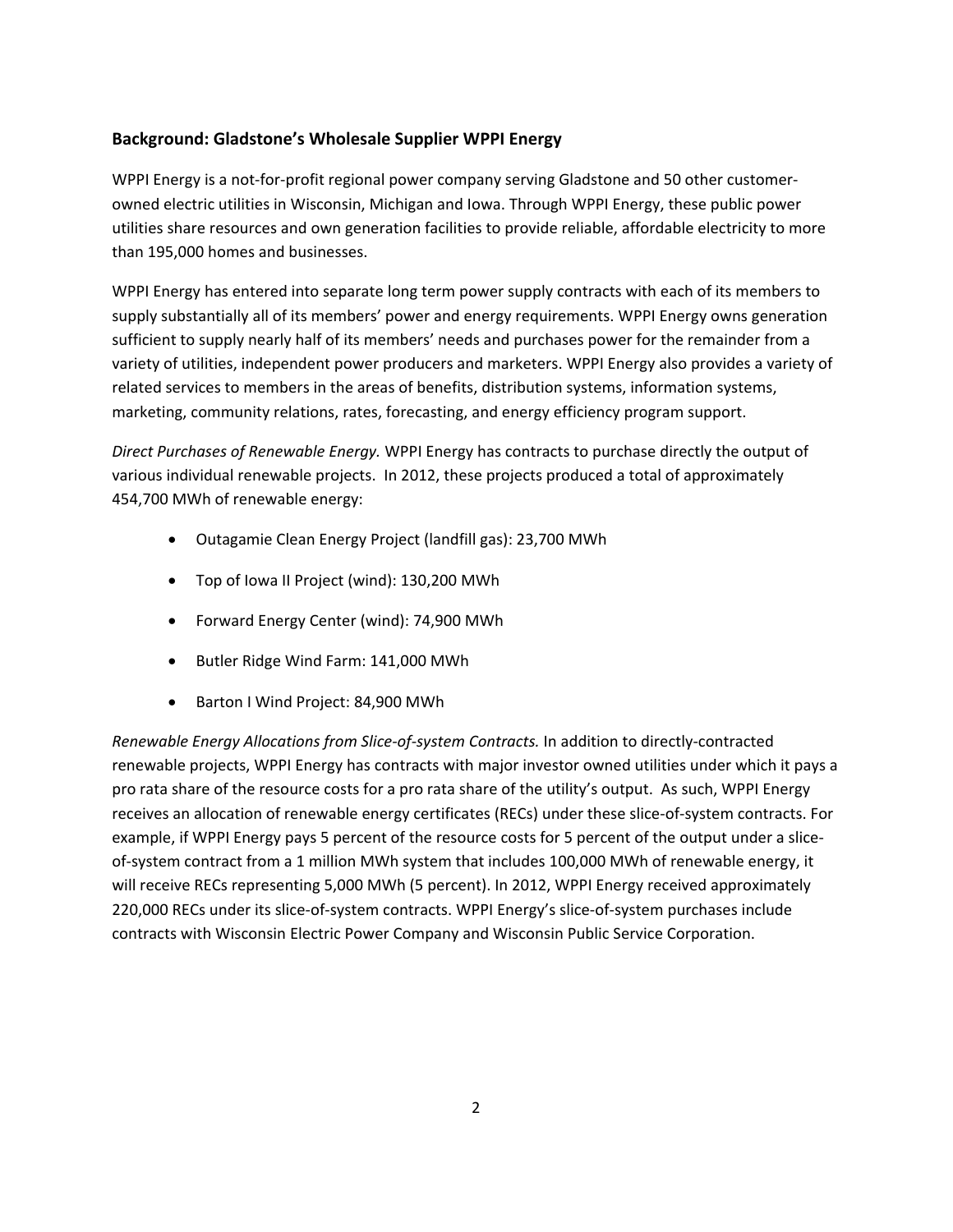### **(a) How Gladstone Will Meet the Renewable Energy Standards**

As an all‐requirements customer of WPPI Energy, WPPI Energy will ensure Gladstone meets the renewable energy standards. This is shown in Table 1, which indicates that Gladstone's REC deficit/surplus will be zero. As discussed earlier, WPPI Energy has a number of renewable energy projects under direct contract and receives allocations of RECs under its slice‐of‐system contracts. Taking into account all of these REC sources as well as the uses of RECs throughout the WPPI Energy system, WPPI Energy has sufficient RECs to meet Gladstone's renewable energy standards for the foreseeable future.

|                                                      |        |        |        | 2015&  |
|------------------------------------------------------|--------|--------|--------|--------|
| <b>Item</b>                                          | 2012   | 2013   | 2014   | Later  |
| Average retail sales previous 3 years (MWh)          | 31,967 | 32,368 | 32,601 | 32,955 |
| 10% (MWh)                                            | 3,197  | 3,237  | 3,261  | 3,296  |
| Renewable energy standard                            |        |        |        |        |
| RECs owned 1-yr preceding effective date of the Act, |        |        |        |        |
| 10/1/2007-9/30/2008                                  |        |        |        |        |
| Gap (10% average retail sales - RECs owned)          | 3,197  | 3,237  | 3,261  | 3,296  |
| %                                                    | 20%    | 33%    | 50%    | 100%   |
| MWh                                                  | 640    | 1,069  | 1,631  | 3,296  |
| Renewable energy standard (RECS owned + Gap MWh)     | 640    | 1,069  | 1,631  | 3,296  |
| <b>RECs allocated by WPPI Energy</b>                 | 640    | 1,069  | 1,631  | 3,296  |
| REC (deficit) / surplus                              |        |        |        |        |

#### **Table 1 Gladstone's Renewable Energy Standards**

*Member Renewable Energy Needs.* WPPI Energy members in Wisconsin must meet a renewable portfolio standard (RPS). WPPI Energy estimates that RECs from contracts to directly purchase the output from individual projects and from its slice‐of‐system contracts will exceed the RECs need to meet the Wisconsin RPS by more than 300,000.

#### **(b) Weather‐normalized Load vs. Three‐year Average of Load**

Gladstone will use the average number of megawatt hours of electricity sold annually during the previous 3 years to its retail customers in Michigan to calculate its renewable energy standards for 2012 through 2015. The calculation of Gladstone's "Renewable Energy Standard (RECs owned + Gap MWh)" in Table 1 uses this methodology. In years after 2015, Gladstone will maintain the number of RECs established by the renewable energy standard in 2015.